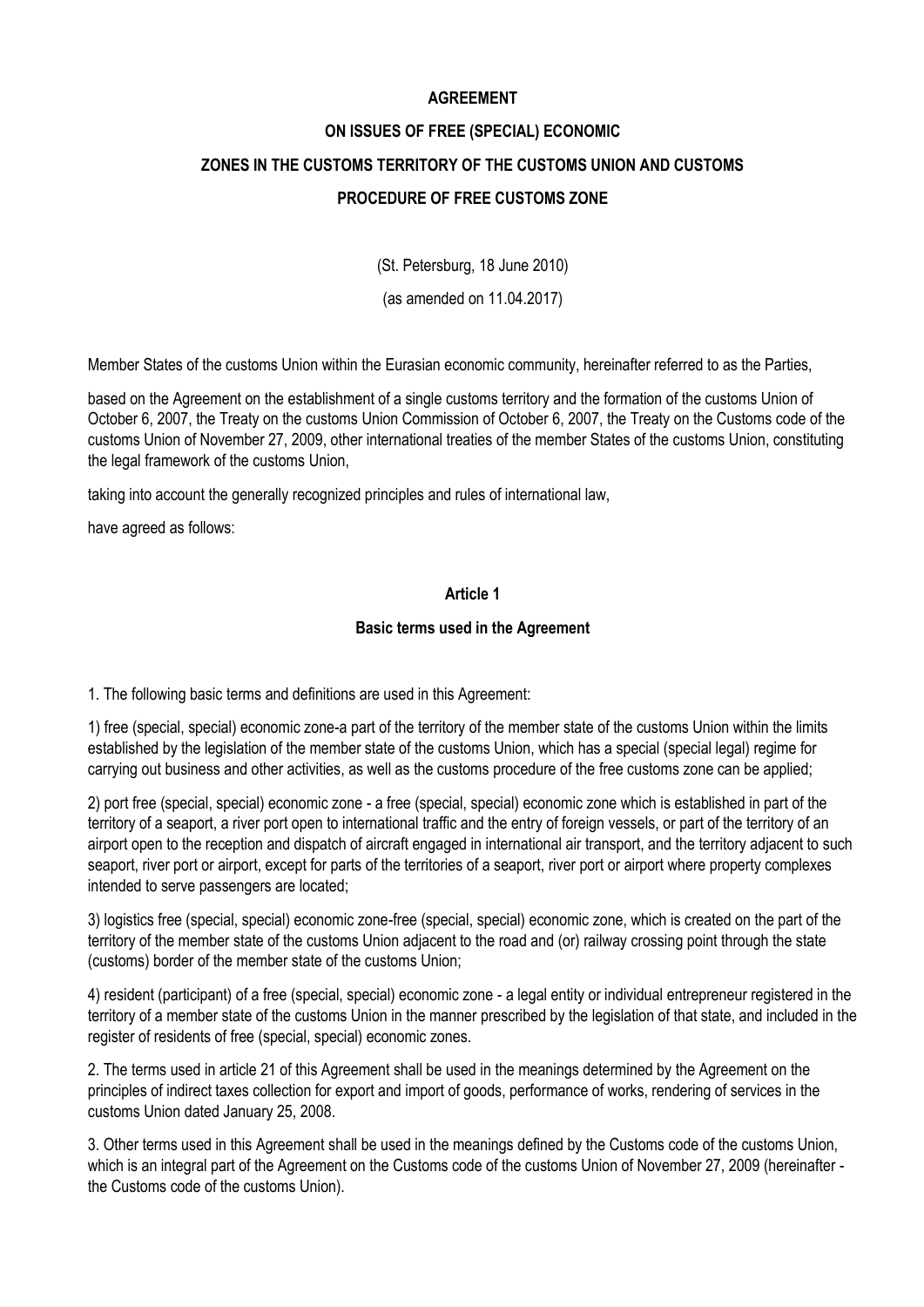#### **Purposes of creation of free (special) economic zone**

Free (special, special) economic zones (hereinafter-SEZ) are created in order to promote the socio - economic development of the member States of the customs Union, attract investment, create and develop industries based on new technologies, the development of transport infrastructure, tourism and sanatorium and resort areas, or for other purposes defined in the creation of SEZ.

# **Article 3**

# **The order of creation and functioning of SEZ,**

#### **the terms of functioning of special economic zones in the customs territory**

#### **customs Union**

1. The procedure for the establishment and operation of SEZ, the period of functioning of SEZ and the procedure for extending the period of functioning of SEZ in the territory of a member state of the customs Union shall be determined by the legislation of that member state of the customs Union.

The legislation of the member States of the customs Union may establish the types of SEZ depending on the purpose of their creation.

Management of SEZ in the territory of the member state of the customs Union is carried out in accordance with the legislation of that state.

2. The member States of the customs Union provide the direction to the Commission of the customs Union of information on creation of SEZ in territories of the member States of the customs Union.

#### **Article 4**

#### **Cease functioning (abolishment, elimination) of the SEZ**

1. SEZ ceases its operation (abolished, liquidated) (hereinafter - the termination of the SEZ) after the expiration of the period for which it was established, if the specified period has not been extended.

The grounds and procedure for making a decision on early termination of the SEZ shall be determined by the legislation of the member States of the customs Union.

2. The member States of the customs Union shall ensure the direction To the Commission of the customs Union of information on the termination of the SEZ in the territories of the member States of the customs Union after the entry into force of this Agreement.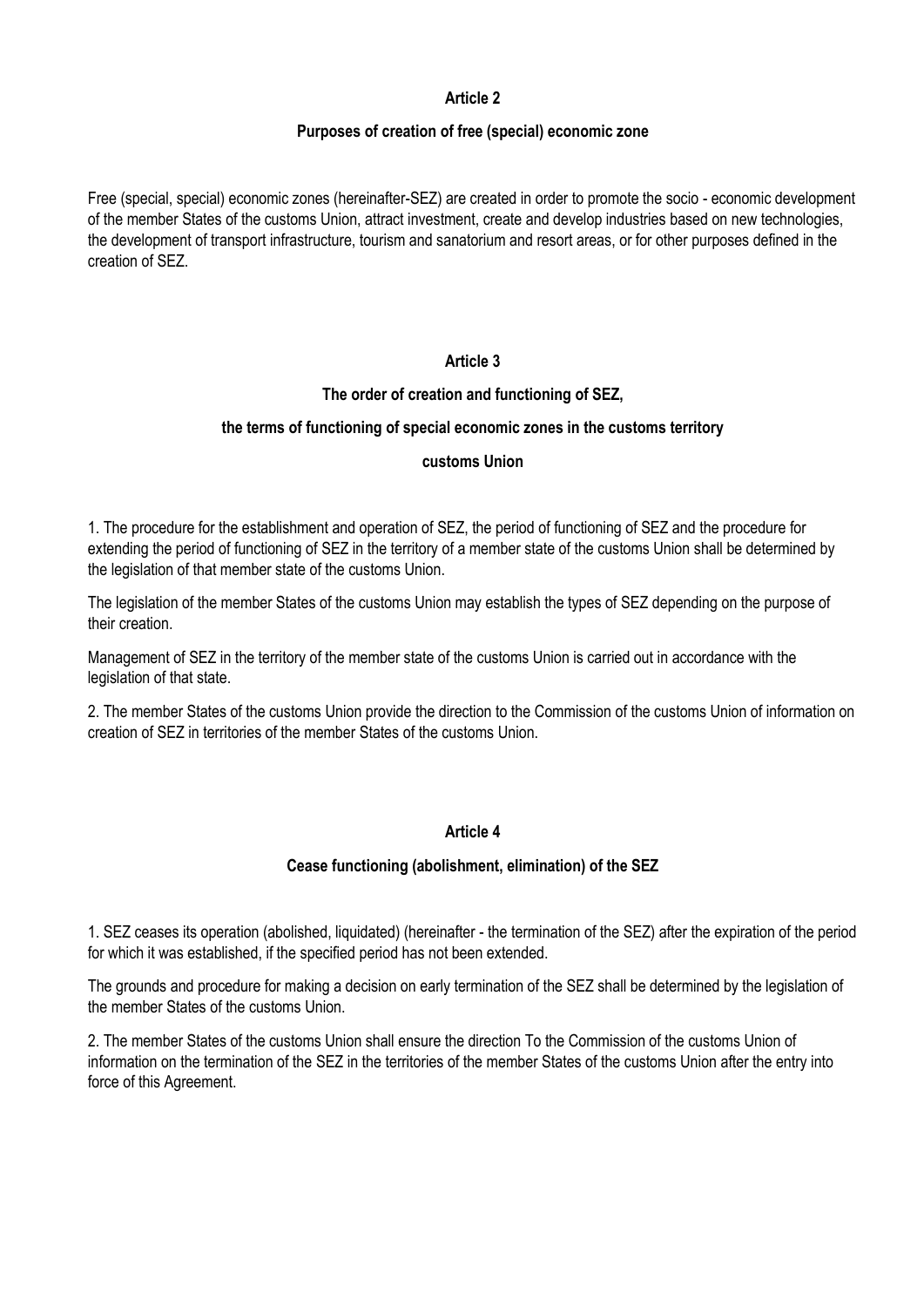#### **Types of activities carried out in the SEZ**

On the territory of the SEZ can be carried out business and other activities in accordance with the legislation of the member States of the customs Union.

The Commission of the customs Union has the right to establish activities prohibited in the territory of the SEZ. At the same time, the decision on the establishment of activities prohibited in the SEZ territory is adopted by the Commission of the customs Union by consensus.

The legislation of the member States of the customs Union may establish activities prohibited in the territory of SEZ established (created) in the territories of these States.

# **Article 6**

#### **Registration of SEZ residents (participants) and maintenance of the register**

#### **SEZ residents (participants)**

1. The procedure and conditions of registration of a resident (participant) of SEZ (hereinafter - resident), including the requirement to the place of state registration and (or) the location of a legal entity or to the address of residence of an individual entrepreneur applying for the status of a resident, the requirement to the legal form of a legal entity applying for the status of a resident shall be determined by the legislation of a member state of the customs Union.

The legislation of the member States of the customs Union may determine that one of the conditions for registration of a person as a resident of the port or logistics SEZ is to provide security for the payment of customs duties and taxes.

2. A legal entity or an individual entrepreneur is recognized as a resident from the date of entry in the register of residents of the member state of the customs Union.

The document certifying the registration of a person as a resident is a certificate, the form of which is determined by the legislation of the member States of the customs Union. The Commission of the customs Union has the right to determine a single form of certificate certifying the registration of a person as a resident.

3. The procedure for maintaining the register of residents is determined by the legislation of the member States of the customs Union.

The member States of the customs Union shall ensure the provision To the Commission of the customs Union of information on residents included in the register of residents. The procedure for providing such information is determined By the Commission of the customs Union.

The Commission of the customs Union forms the General register of residents on the basis of the provided data and provides its periodic publication, including with use of information technologies.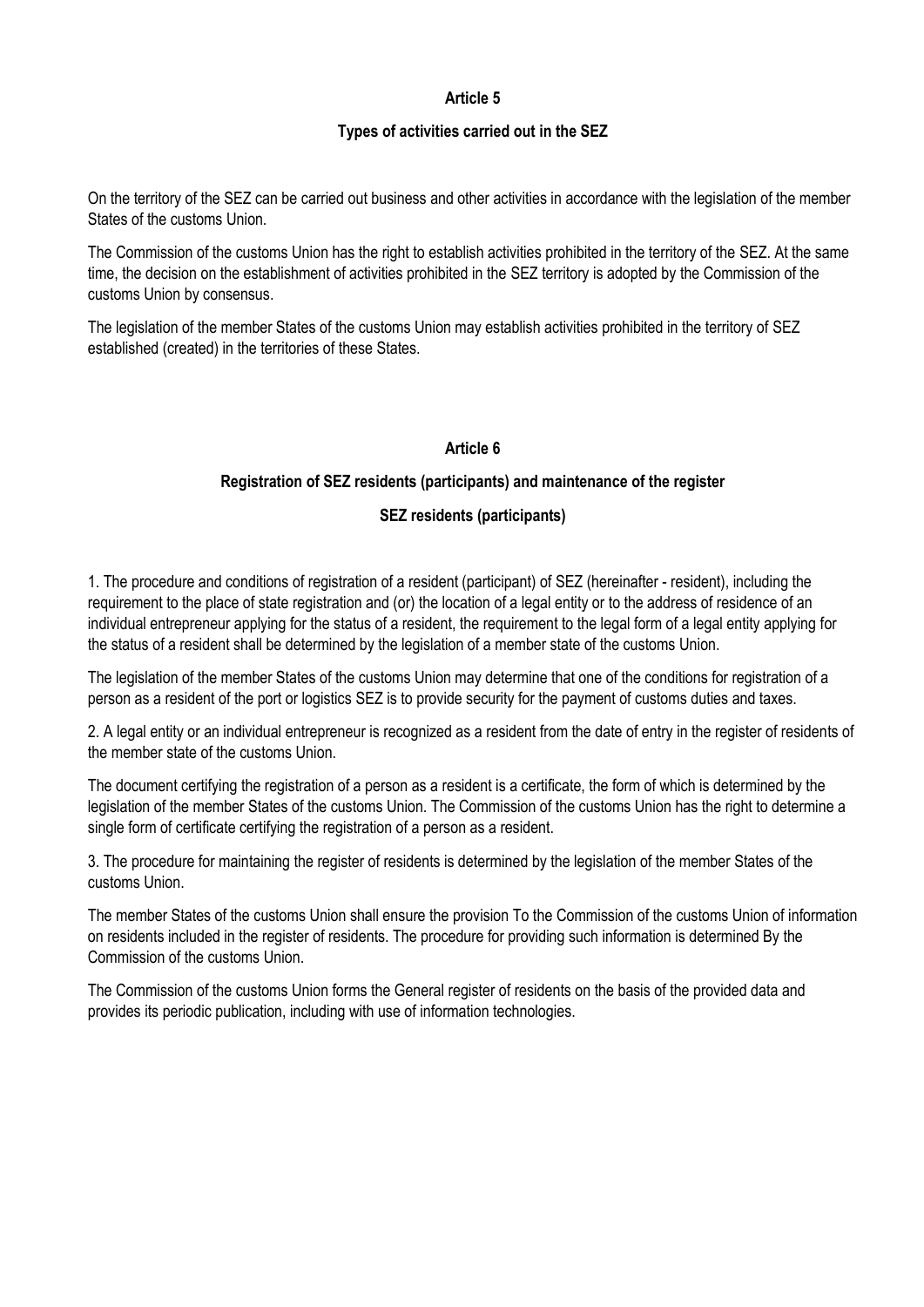## **Persons carrying out activities on the territory of SEZ**

1. On the territory of the SEZ can carry out activities of residents and other persons who are not residents, in accordance with the legislation of the member States of the customs Union.

2. The resident carries out activities in the SEZ in accordance with the agreement on the implementation (conduct) of activities in the SEZ (agreement on the conditions of activities in the SEZ, investment Declaration) (hereinafter - the agreement on the implementation of activities in the SEZ).

The legislation of the member States of the customs Union may establish the possibility of a resident in the territory of the SEZ activities not provided for by the agreement on the implementation of activities in the territory of the SEZ, without the use of a resident in the implementation of such activities of a special (special legal) regime of business and other activities in the territory of the SEZ.

#### **Article 8**

# **A special (special legal) mode**

#### **implementation of entrepreneurial and other activities on SEZ**

In the territories of the SEZ there is a special (special legal) regime for business and other activities, which consists in providing residents with a special tax regime determined by the legislation of the member States of the customs Union, as well as in creating other, more favorable conditions than those generally established in the territory of the member state of the customs Union, for business and other activities in the territory of the SEZ.

# **Article 9**

# **Generalities about customs procedure of the free customs zone on SEZ**

1. Expire. - Agreement from 11.04.2017.

2. The SEZ territory is a part of the customs territory of the customs Union.

3. Goods imported into the territory of the SEZ, where the customs procedure of the free customs zone is applied, and placed under the customs procedure of the free customs zone, are considered to be outside the customs territory of the customs Union for the purposes of application of customs duties, taxes, as well as measures of non-tariff regulation.

4. The limits of the port and logistics SEZ are the customs border of the customs Union.

5. Expire. - Agreement from 11.04.2017.

6. Goods placed under the customs procedure of the free customs zone, as well as goods of the customs Union not placed under the customs procedure of the free customs zone, and foreign goods placed under other customs procedures can be placed and used on the territory of the SEZ.

7. Expire. - Agreement from 11.04.2017.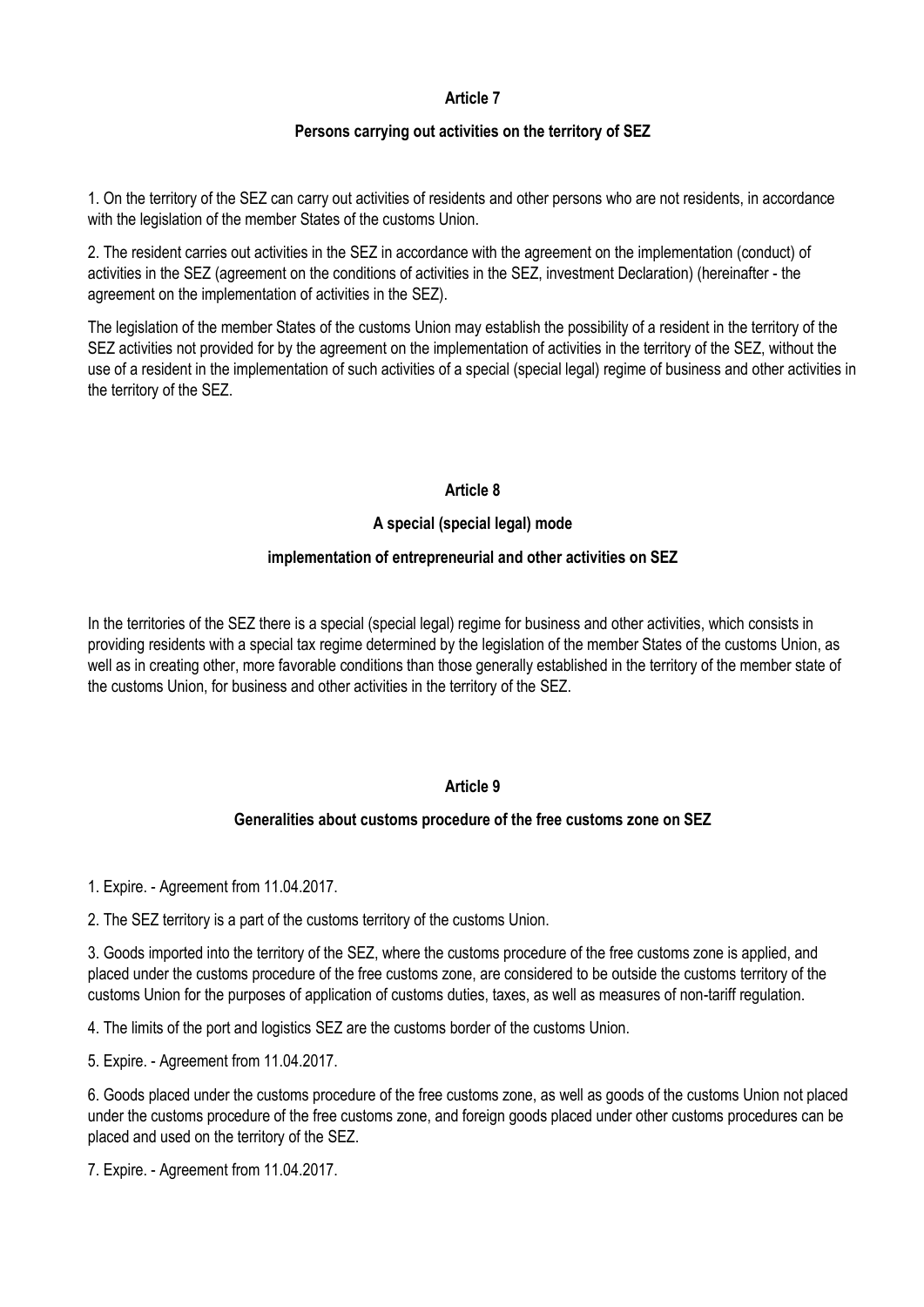#### **Content of the customs procedure of the free customs zone**

1. Expire. - Agreement from 11.04.2017.

2. Paragraphs the first-the fourth have lost force. - Agreement from 11.04.2017.

Determination of the status of goods manufactured (received) using foreign goods placed under the customs procedure of the free customs zone by residents registered in the Republic of Belarus, the Republic of Kazakhstan and the Russian Federation before January 1, 2012, in the Republic of Armenia before December 1, 2016 and the Kyrgyz Republic before January 1, 2015, shall be carried out in accordance with article 19 of this Agreement before January 1, 2017, taking into account the provisions of paragraphs 3 and 4 of this article.

(as amended by the Agreement of 10.10.2014, Minutes of 08.05.2015)

Determination of the status of the goods made (received) with use of the foreign goods placed under customs procedure of the free customs zone by persons which state registration is performed in the Kaliningrad region and which as of April 1, 2006 carried out activity on the basis of the Federal law of the Russian Federation of January 22, 1996 No. 13-FL "About the Special economic zone in the Kaliningrad region" (further - Federal law of the Russian Federation No. 13-FL) shall be implemented in accordance with article 19 of this Agreement until April 1, 2016, subject to the provisions of paragraphs 3 and 4 of this article.

3. For residents registered before may 1, 2010, as well as persons whose state registration was carried out in the Kaliningrad region, and who as of April 1, 2006 carried out activities on the basis of the Federal law of the Russian Federation № 13-FL, the customs Union Commission has the right to establish a list of goods manufactured (received) using foreign goods placed under the customs procedure of the free customs zone, acquiring the status of foreign goods, regardless of the criteria of sufficient processing, defined in article 19 of this Agreement. The specified list of goods is applied if such goods are not exported outside the customs territory of the customs Union.

4. In respect of individual residents registered before may 1, 2010, as well as individuals whose state registration was carried out in the Kaliningrad region, and as of April 1, 2006 carried out activities on the basis of the Federal law of the Russian Federation № 13-FL, the customs Union Commission has the right to establish restrictions on the number of goods manufactured (received) using foreign goods placed under the customs procedure of the free customs zone, which can be recognized as goods of the customs Union., if the release of such goods to the customs territory of the customs Union is carried out in such increased quantities and on such conditions that it causes significant economic damage to the industry of the economy of the member state of the customs Union or creates a threat of causing such damage. The decision on the establishment of these restrictions is made in the manner determined by the Commission of the customs Union, by consensus and is applied if such goods are not exported outside the customs territory of the customs Union.

5 - 6. Expire. - Agreement from 11.04.2017.

# **Articles 11 to 21. Expire. - Agreement from 11.04.2017.**

#### **Article 22**

#### **Transitional provisions relating to the status of resident**

Legal entities or individual entrepreneurs who are residents on the date of entry into force of this Agreement shall be recognized as included in the register of residents from the date of acquisition of resident status in accordance with the legislation of the member States of the customs Union, valid until the entry into force of this Agreement.